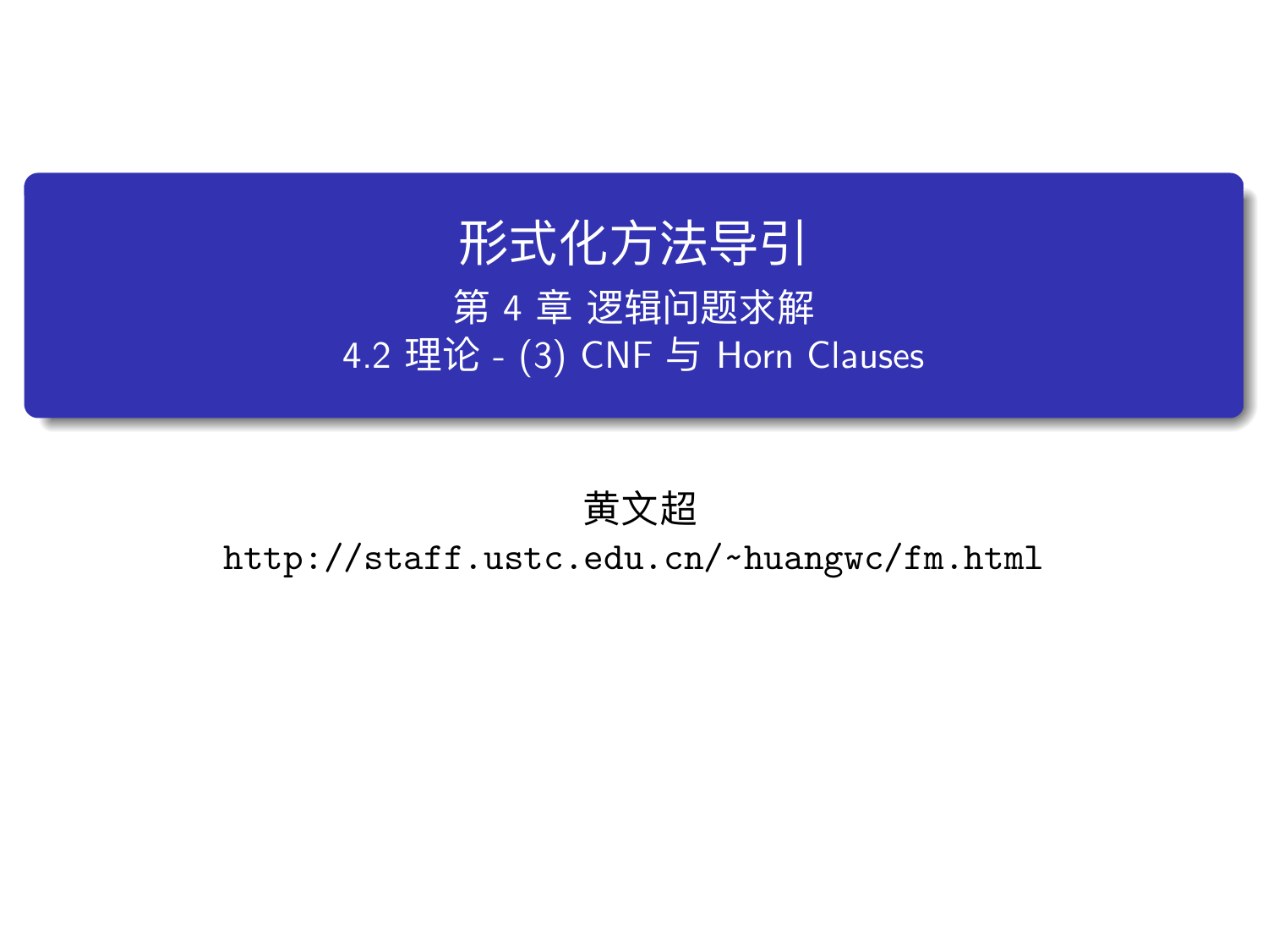# 2. 理论 2.3 CNF and Horn Clauses | 回顾 Note that, by Remark 1.12, we could just as well have defined φ #" ψ to

回顾:SAT 求解所遇到的问题: mean that the sequent " (φ → ψ) ∧ (ψ → φ) is valid; it defines the same

Provable equivalence:

 $\neg(p \land q) \dashv \vdash \neg q \lor \neg p$   $\neg(p \lor q) \dashv \vdash \neg q \land \neg p$  $p \rightarrow q \uparrow \vdash \neg q \rightarrow \neg p$   $p \rightarrow q \uparrow \vdash \neg p \vee q$  $p \land q \rightarrow p \nightharpoonup r \lor \neg r$   $p \land q \rightarrow r \nightharpoonup p \rightarrow (q \rightarrow r)$ .

 $A$ s seen earlier, we denote that  $\phi$  and  $\phi$  are provably equivalent by equivalent by equivalent by equivalent by

rules 太多: 推演过于复杂, 符号也有冗余

deduction. 减少冗余的符号,设计自动推演算法

**1.2.5 An aside: proof by contradiction** 问题: 如何减少冗余的符号,设计自动推演算法? 先给部分结果:

- CNF <u>(conjunctive</u> normal form) 合取范式  $\bullet$  取如下 (一元、二元) 符号 $\bullet$ ● Horn clauses 霍恩子句 *{∧, ∨, ¬}*
- ure 1.2, specifically allows for *indirect* proofs that lack a constructive quality: 取如下 (一元、二元) 符号 **•**  $\{\wedge, \rightarrow\}$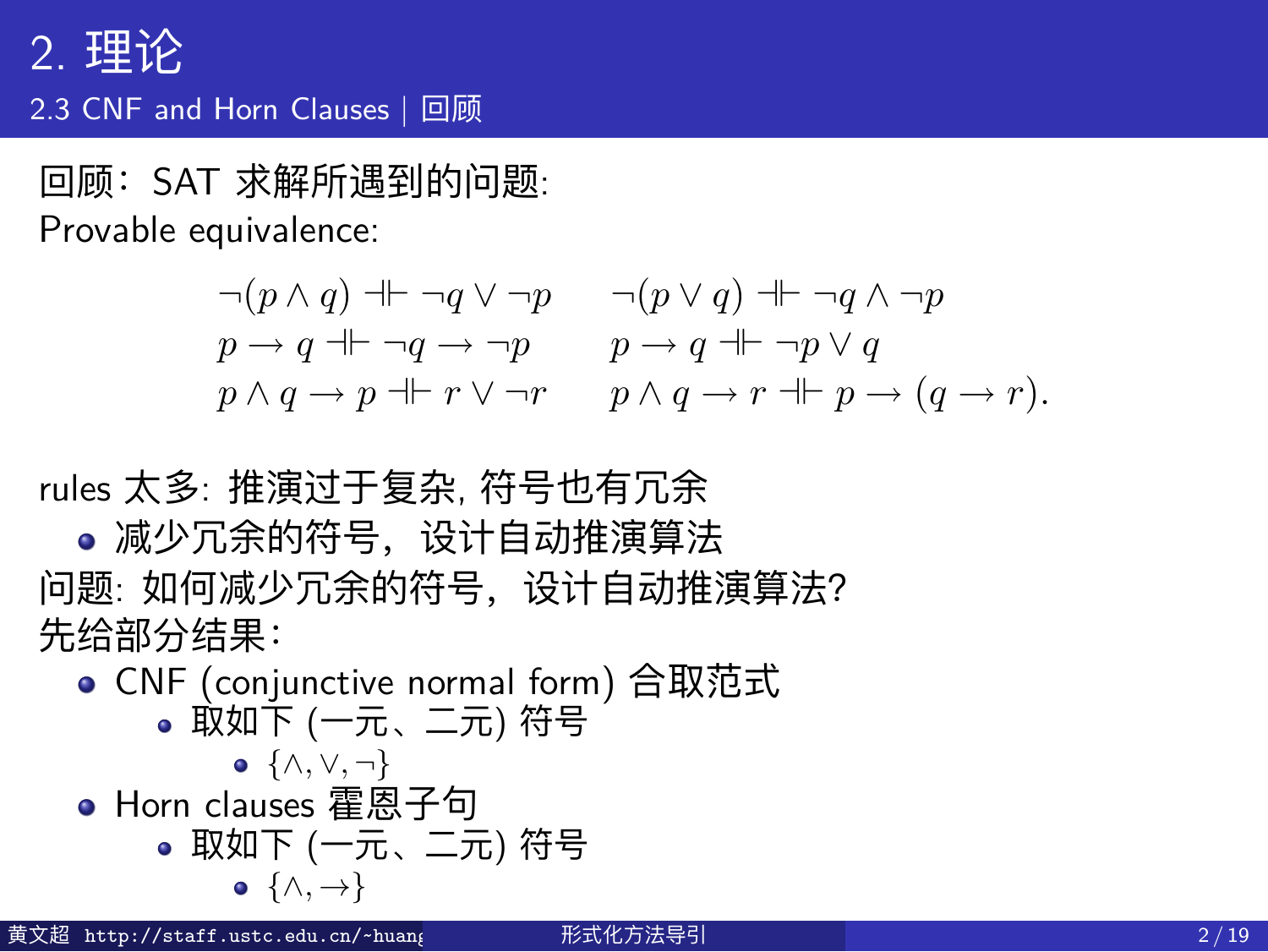# 2. 理论 2.3 CNF and Horn Clauses | 回顾

#### 回顾: SAT 的一种求解思路:

Two Problems:

- Problem 1: Checking SAT of a proposition formula
- Problem 2: Checking SAT of a CNF formula

How to solve problem 1?

- Step 1: Transform Problem 1 to Problem 2
- Step 2: Solve Problem 2.

Step 1 (one way by applying the following rules):

- *¬, ∨, ∧*: Do nothing
- $\bullet \rightarrow : p \rightarrow q \equiv \neg p \lor q$
- $\bullet \leftrightarrow: p \leftrightarrow q \equiv (p \rightarrow q) \land (q \rightarrow p)$

Step 1 (another clever way): *Tseitin transformation*. Step 2: 已解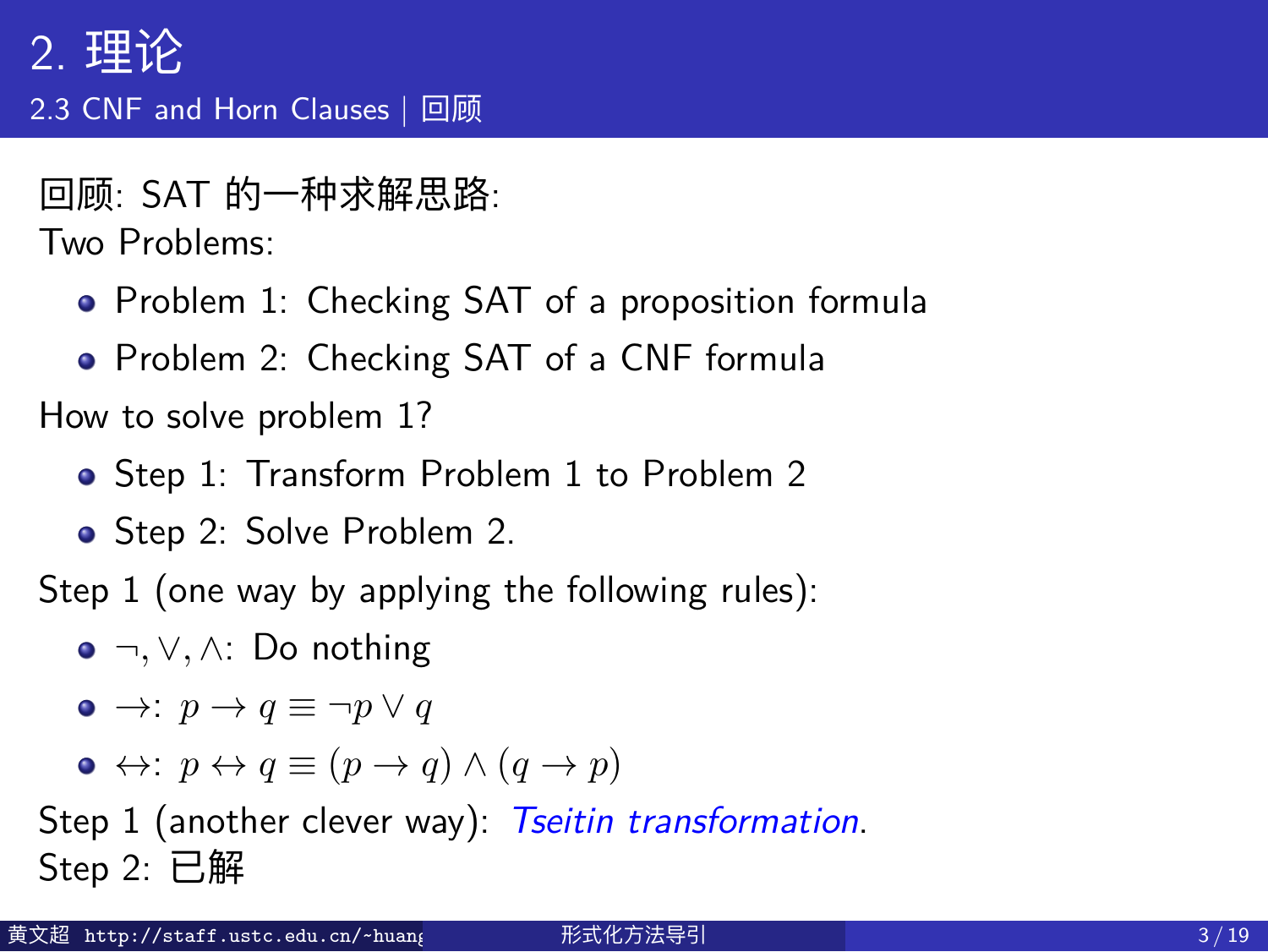# 2. 理论 2.3 CNF and Horn Clauses | 本节内容

# 本节内容:

How to transform a propositional formula to CNF?

- *challenge*:
	- show how it is possible
	- why a naive solution may blow up
- *Tseitin transformation*
	- linear in the size of the formula
	- used in current SAT solvers

How to solve SAT based on *Horn clauses* instead of CNF?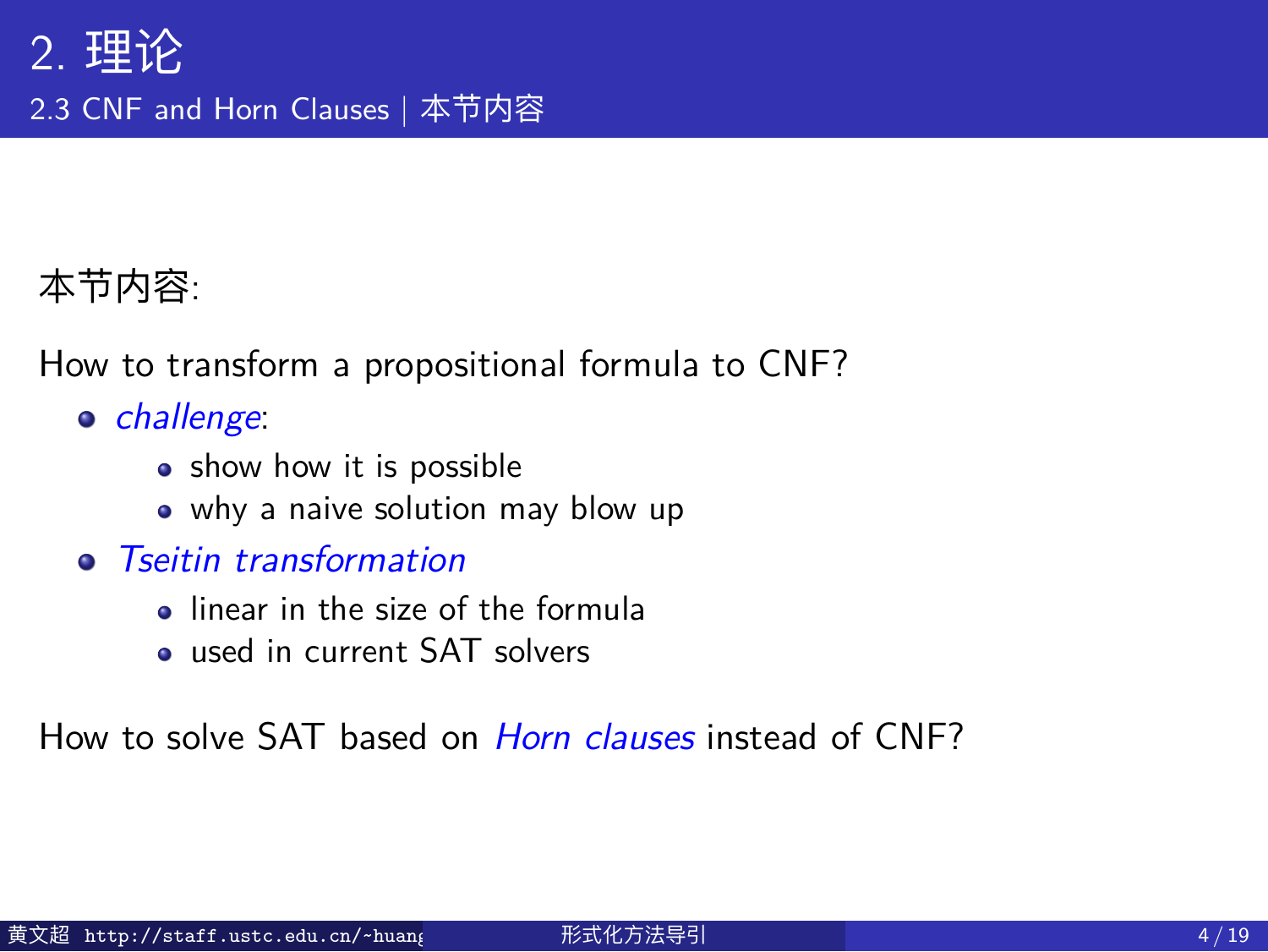2.3 CNF and Horn Clauses | Transform a propositional formula to CNF | Challenges

For any formula *ϕ* we can make its truth table

|  |  |  |  |  |  |  |  |  |  |  | For $any 0$ in this truth table, we can make a correpsonding clause |  |  |
|--|--|--|--|--|--|--|--|--|--|--|---------------------------------------------------------------------|--|--|
|--|--|--|--|--|--|--|--|--|--|--|---------------------------------------------------------------------|--|--|

| $\boldsymbol{p}$ | q | $\,r$ | Φ | $p \vee \neg q \vee r \mid \neg p \vee q \vee \neg r$ | $\neg p \vee \neg q \vee \neg r$ |
|------------------|---|-------|---|-------------------------------------------------------|----------------------------------|
| 0                | 0 | 0     |   |                                                       |                                  |
| 0                | 0 | 1     |   |                                                       |                                  |
| 0                | 1 | 0     | 0 |                                                       |                                  |
| 0                | 1 | 1     |   |                                                       |                                  |
| 1                | 0 | 0     |   |                                                       |                                  |
|                  | 0 | 1     | 0 |                                                       |                                  |
|                  |   | 0     |   |                                                       |                                  |
|                  |   | 1     |   |                                                       |                                  |

Now the conjunction  $(p \lor \neg q \lor r) \land (\neg p \lor q \lor \neg r) \land (\neg p \lor \neg q \lor \neg r)$  of these clauses has the same truth table as *ϕ*, so it is logically equivalent to *ϕ*

| 黄文超 http://staff.ustc.edu.cn/~huang | 形式化方法导引 | 5/19 |
|-------------------------------------|---------|------|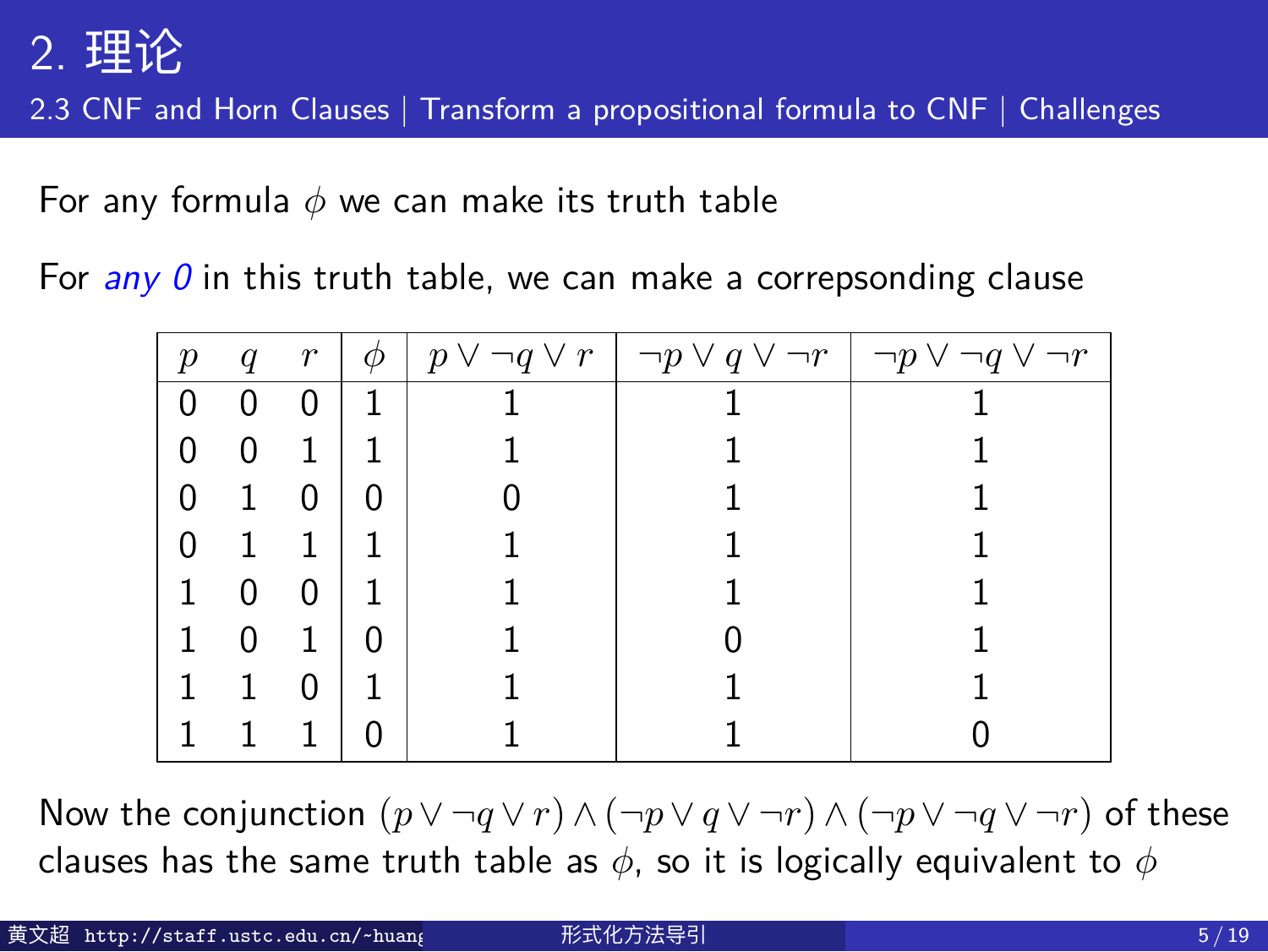2.3 CNF and Horn Clauses | Transform a propositional formula to CNF | Challenges

This approach always works: if the truth table of  $\phi$  *contains*  $k$   $0$ 's, then we obtain a CNF consisting of *k clauses*

#### *Drawback:* this *k* may be very large

- consider the case: *n* variables in *ϕ*
	- How many clauses for constructing *ϕ*?
	- How many literals for each clause?

*Good case*: A smaller CNF logically equivalent to *ϕ* may exist, have clauses of *≤ n* literals

Example: *p ∧* (*¬q ∨ r*) is a CNF with 2 clauses, having 5 0's in truth table of 8 rows

*Bad case*: For some formulas the *exponential* number of clauses is *unavoidable* (见下页)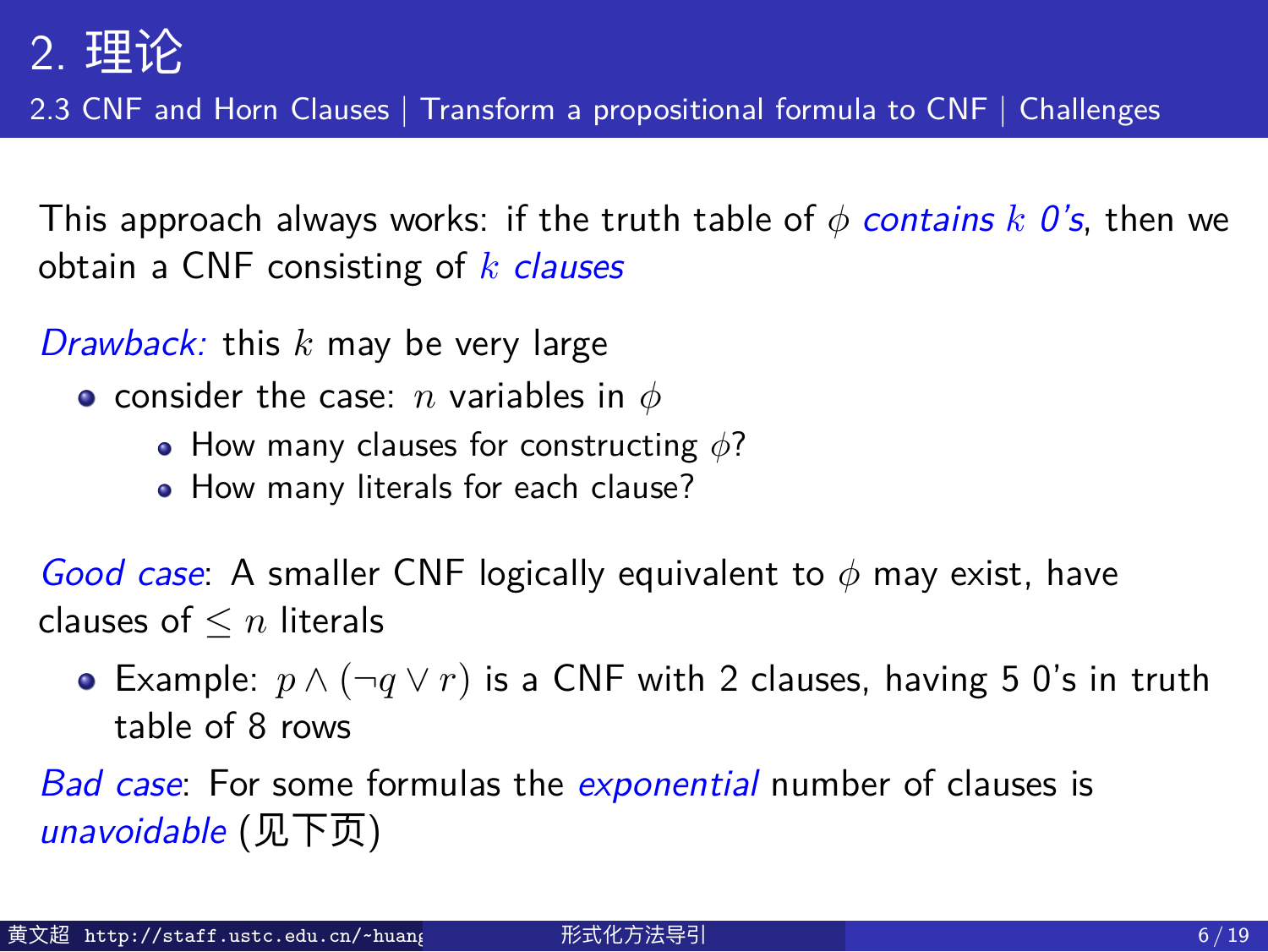

Drawback: if there are  $n$  variables, then the truth table has  $2^n$  rows: *exponential* in *n* All of these clauses have exactly *n* literals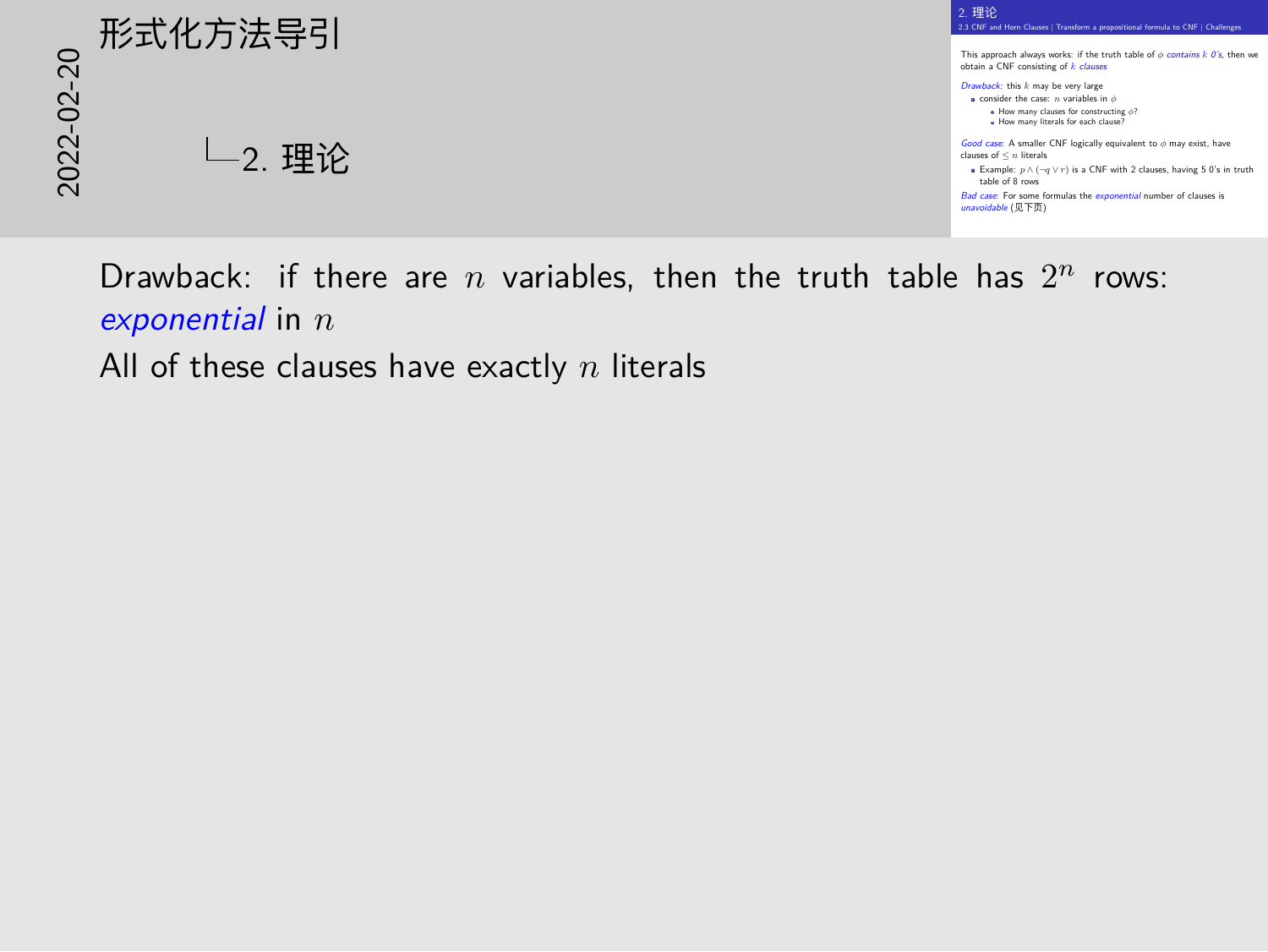2.3 CNF and Horn Clauses | Transform a propositional formula to CNF | Challenges

**Example**:  $\Phi : (\cdots((p_1 \leftrightarrow p_2) \leftrightarrow p_3) \cdots \leftrightarrow p_n)$ This formula yields true iff an  $\epsilon$ ven number of  $p_i's$  has the value false

#### 命题

Let *X* be a CNF satisfying  $\Phi \equiv X$ Then every clause *C* in *X* contains exactly *n* literals

#### 证明:

Assume not, then some *p<sup>i</sup>* does not occur in a clause *C* of *X*

Then you can give values to the remaining variables such that *C* is false, and *X* is false too, independent of the value of *p<sup>i</sup>*

Swapping values of  $p_i$  does not swap values of  $X$ , contradicting  $\Phi \equiv X$ □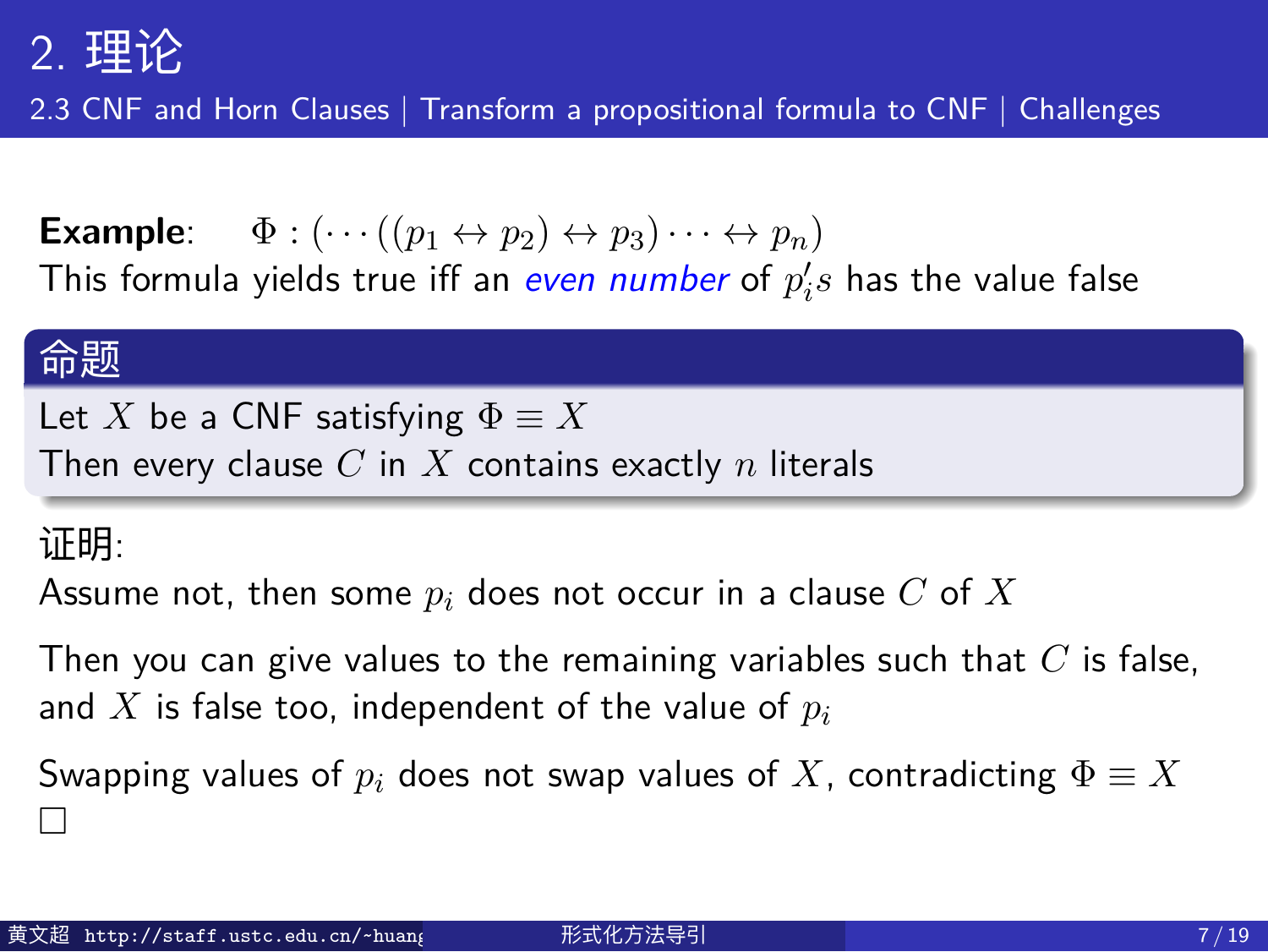2.3 CNF and Horn Clauses | Transform a propositional formula to CNF | Challenges

**Example**:  $\Phi : (\cdots ((p_1 \leftrightarrow p_2) \leftrightarrow p_3) \cdots \leftrightarrow p_n)$ 

# 命题

Let *X* be a CNF satisfying  $\Phi \equiv X$ Then every clause *C* in *X* contains exactly *n* literals

The truth table of  $\Phi$  contains  $2^n$  rows, half of which containing 0

So exactly 2 *n−*1 rows contain 0

Every clause of exactly *n* literals has one 0 in its truth table

So we need 2 *n−*1 *such clauses* to obtain the truth table of Φ

So for this Φ the *exponential* size is unavoidable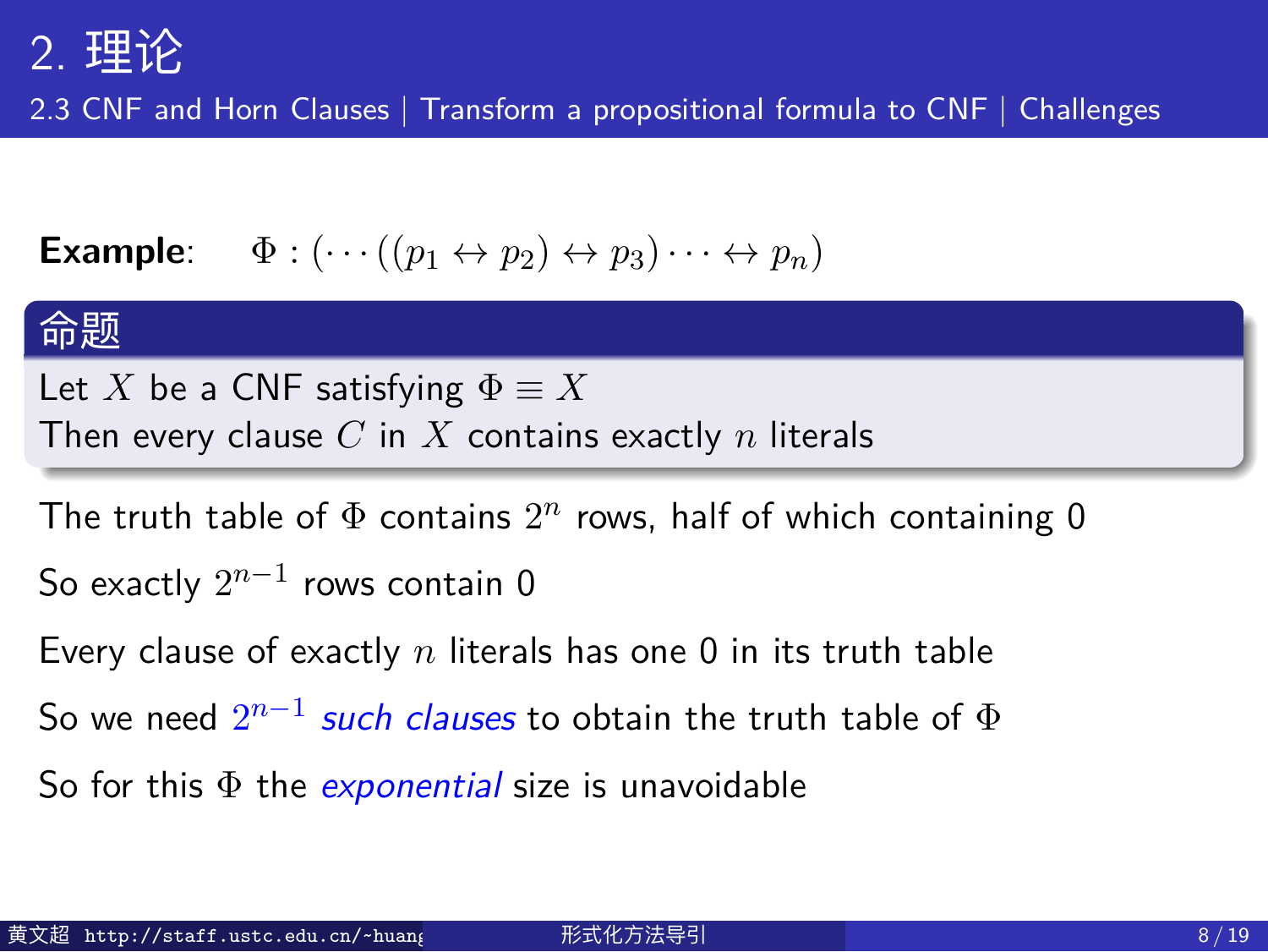2.3 CNF and Horn Clauses | Transform a propositional formula to CNF | Challenges

Summarizing the *challenge*:

- For *any* propositional formula *ϕ*, it is possible to find a logically equivalent CNF
- Bad case: but the size of this CNF may be *exponential*

新方法: *Tseitin transformation* (见下页)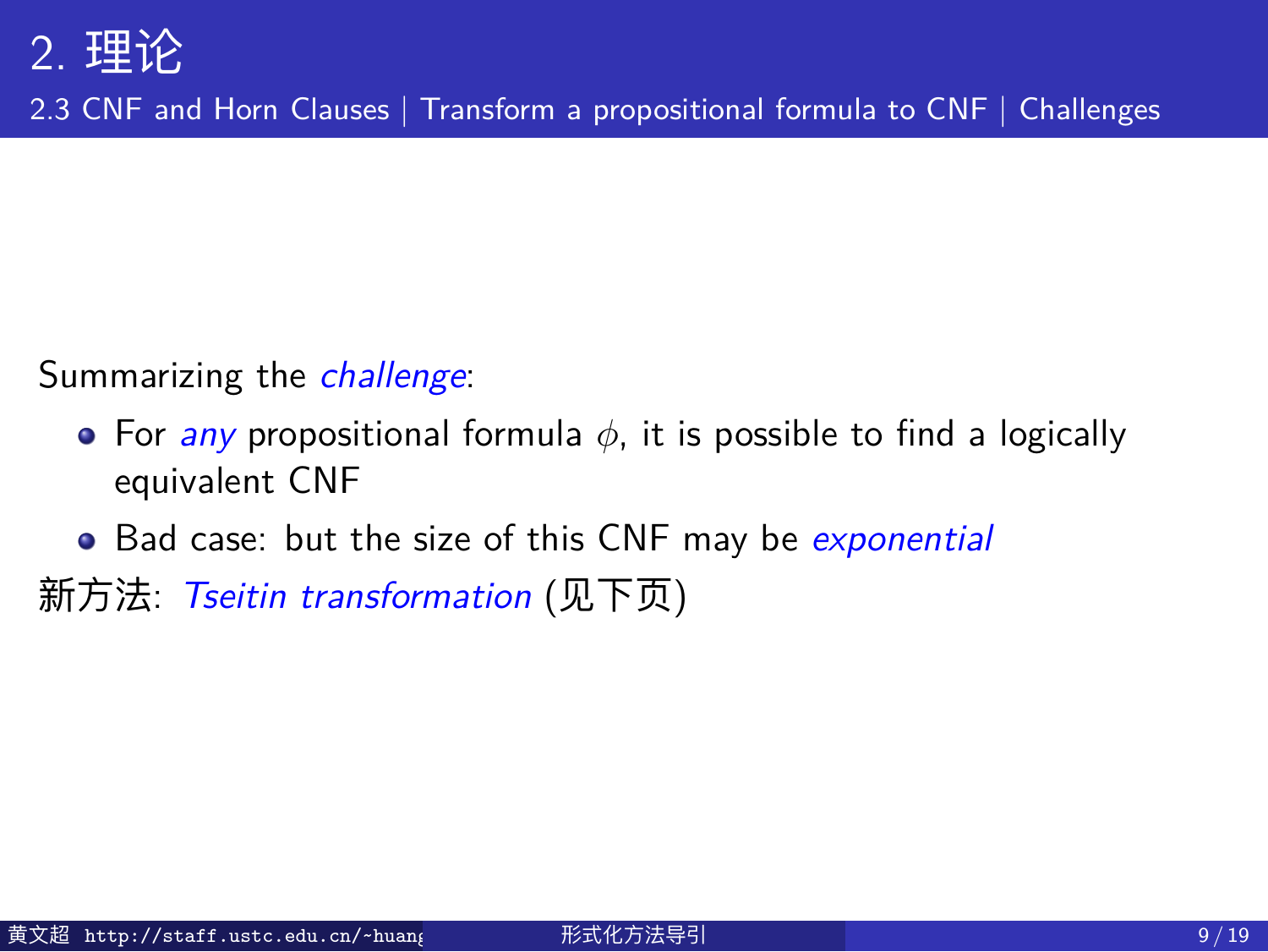2.3 CNF and Horn Clauses | Tseitin transformation

#### *Tseitin transformation*

*Linear* transformation of *arbitrary* propositional formula to CNF

思路: Give a name to every subformula (except literals) and use this name as a *fresh* variable

- For every formula *ϕ* on *≤* 3 variables there is a small CNF *cnf*(*ϕ*) *≡ ϕ*
- Transform a *big* formula *ϕ* to the conjunction of *cnf*(*ϕi*) for many small formulas *ϕ<sup>i</sup>* obtained from *ϕ*, one for each subformula

More precisely, for every subformula *ψ*, we define

- $n_{\psi} = \psi$ , if  $\psi$  is a literal
- $n_{\psi}$  = the name of  $\psi$ , otherwise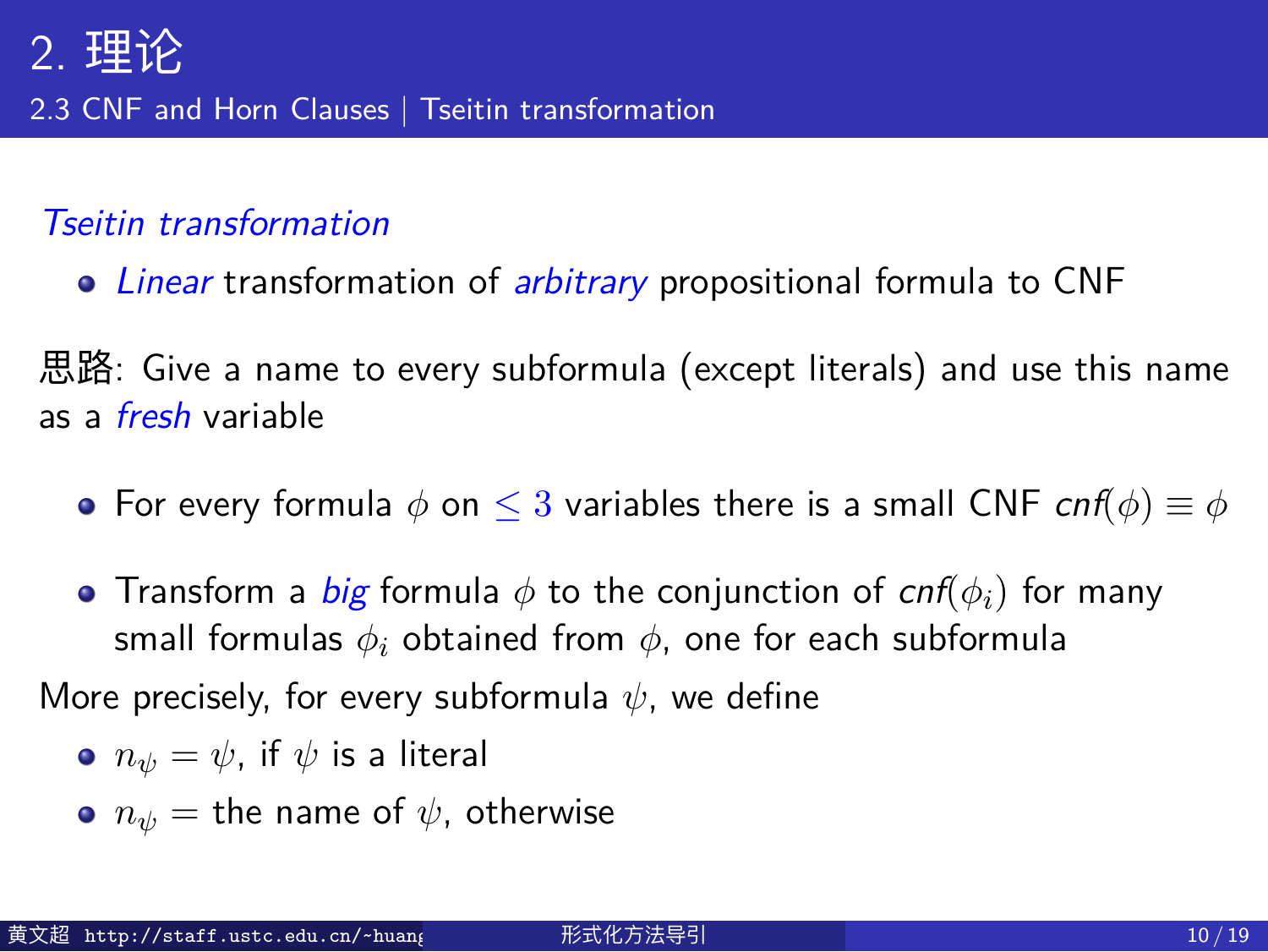# 2022-02-20 形式化方法导引 2. 理论



参考论文: GS Tseitin, On the complexity of derivation in propositional calculus, 引用次数:1973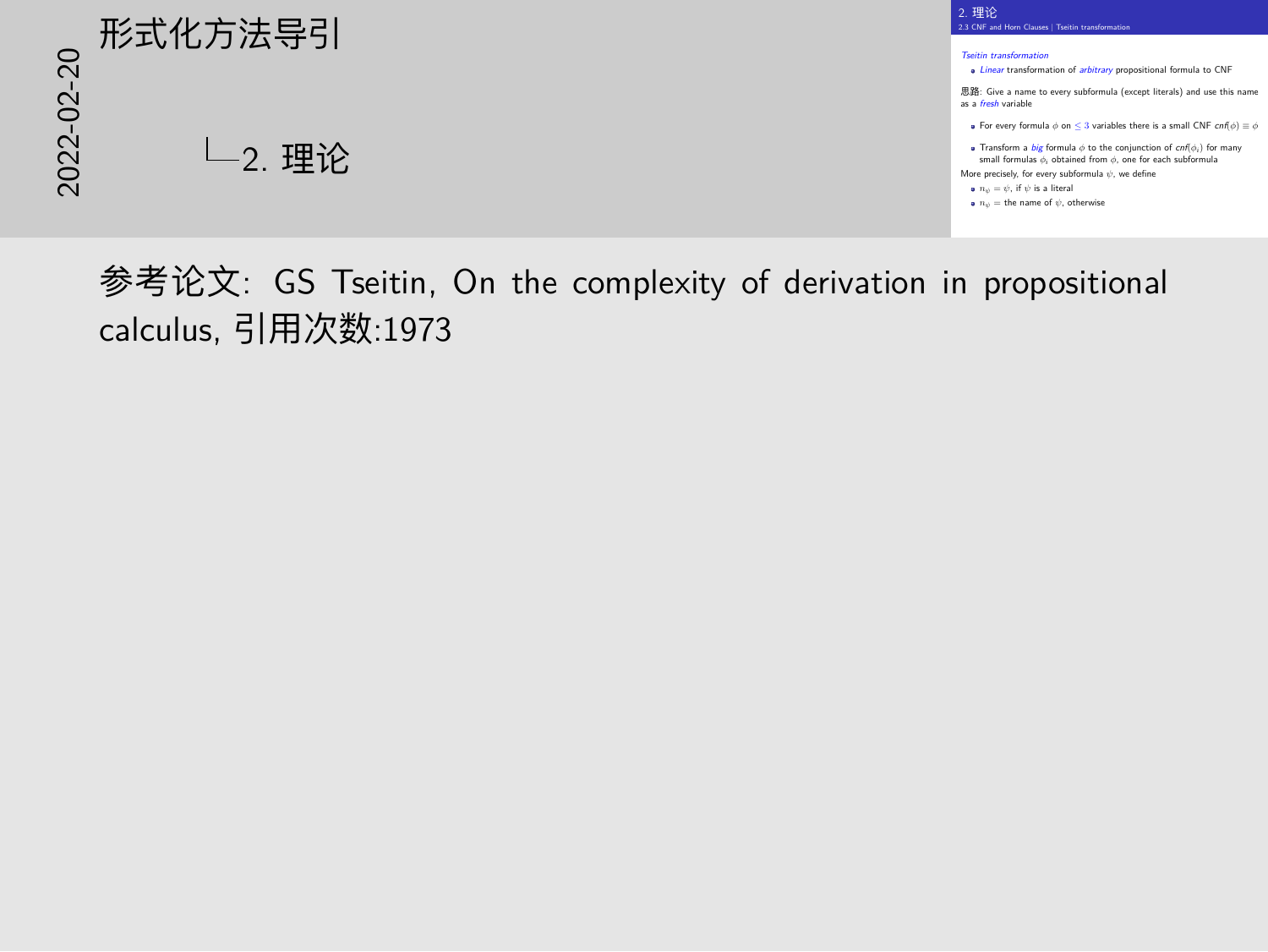#### 2.3 CNF and Horn Clauses | Tseitin transformation

More precisely, for every subformula *ψ*

- $n_{\psi} = \psi$ , if  $\psi$  is a literal
- $n_{\psi}$  = the name of  $\psi$ , otherwise

The Tseitin transformation *T*(*ϕ*) of *ϕ*, is defined to be the CNF consisting of:

- *n<sup>ψ</sup>*
- $cnf(q \leftrightarrow \neg n_{\psi})$  for every non-literal subformula of the shape *¬ψ* having name *q*
- $\mathsf{cnf}(q \leftrightarrow (n_{\psi_1} \diamond n_{\psi_2}))$  for every subformula of the shape *ψ*<sup>1</sup> *⋄ ψ*<sup>2</sup> having name *q*, for

Example *ϕ*:

$$
(\underbrace{\neg s \land p}_{B}) \leftrightarrow ((\underbrace{q \to r}_{D}) \lor \neg p) \\ \underbrace{\qquad \qquad }_{C}
$$

yields  $T(\phi)$ : *nϕ∧*  $cnf(n_\phi \leftrightarrow (B \leftrightarrow C))$ *cnf*(*B ↔* (*¬s ∧ p*))*∧*  $cnf(C \leftrightarrow (D \lor \neg p))$  $\operatorname{cnf}(D \leftrightarrow (q \rightarrow r))$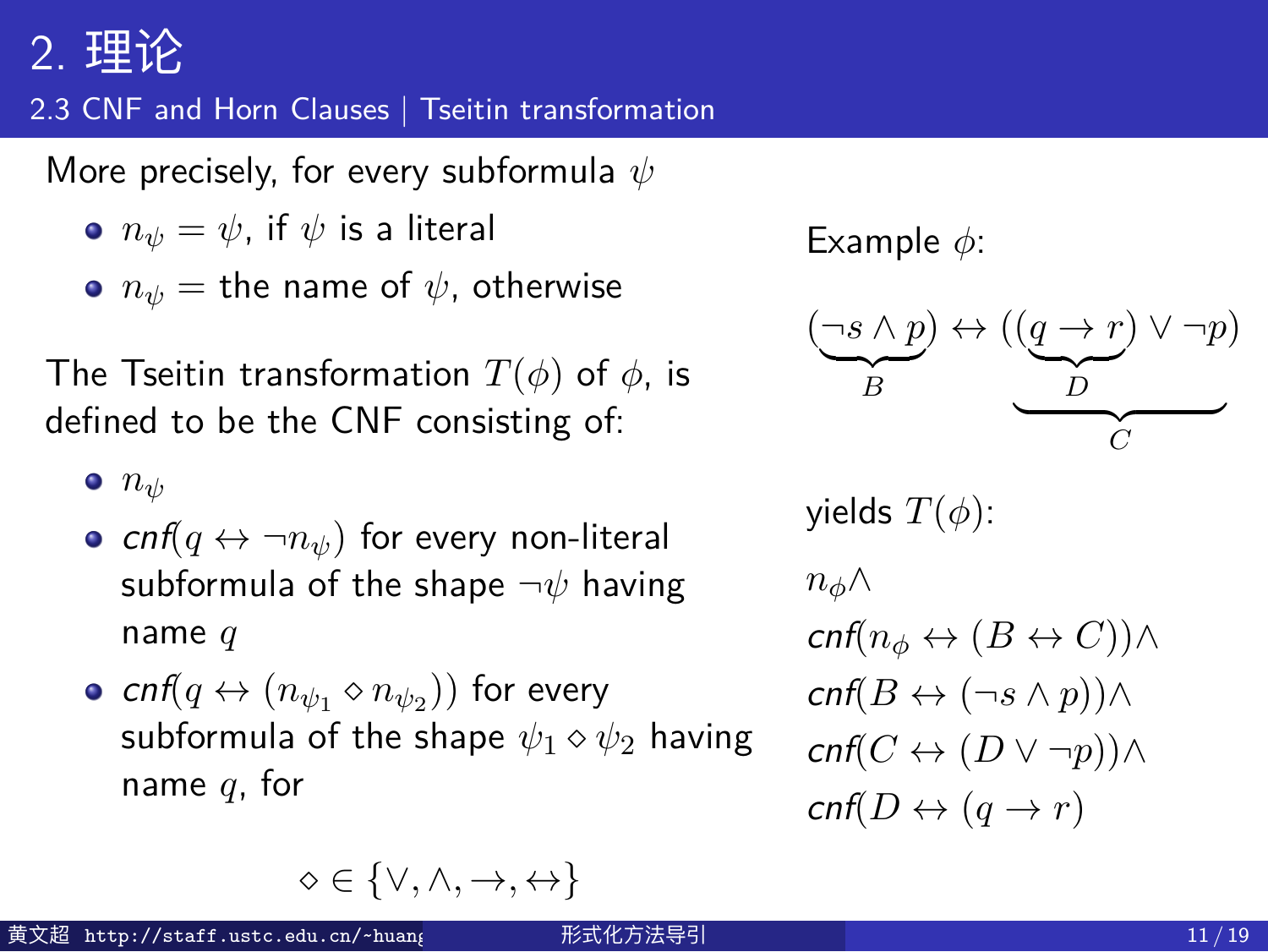2.3 CNF and Horn Clauses | Tseitin transformation | Preservation of satisfiability

# 定理

*ϕ* is satisfiable if and only if *T*(*ϕ*) is satisfiable

证明: 略 (若感兴趣, 可见 note)

剩下的问题: We still need to compute the formula *cnf*(*n<sup>ψ</sup> ↔ · · ·*)

*cnf*(*p ↔ ¬q*) =(*p ∨ q*) *∧* (*¬p ∨ ¬q*) *cnf*(*p ↔* (*q ∧ r*)) =(*p ∨ ¬q ∨ ¬r*) *∧* (*¬p ∨ q*) *∧* (*¬p ∨ r*) *cnf*(*p ↔* (*q ∨ r*)) =(*¬p ∨ q ∨ r*) *∧* (*p ∨ ¬q*) *∧* (*p ∨ ¬r*) *cnf*(*p ↔* (*q ↔ r*)) =(*p ∨ q ∨ r*) *∧* (*p ∨ ¬q ∨ ¬r*) *∧* (*¬p ∨ q ∨ ¬r*) *∧* (*¬p ∨ ¬q ∨ r*) 黄文超 http://staff.ustc.edu.cn/~huangwc/fm.html 形式化方法导引 12 / 19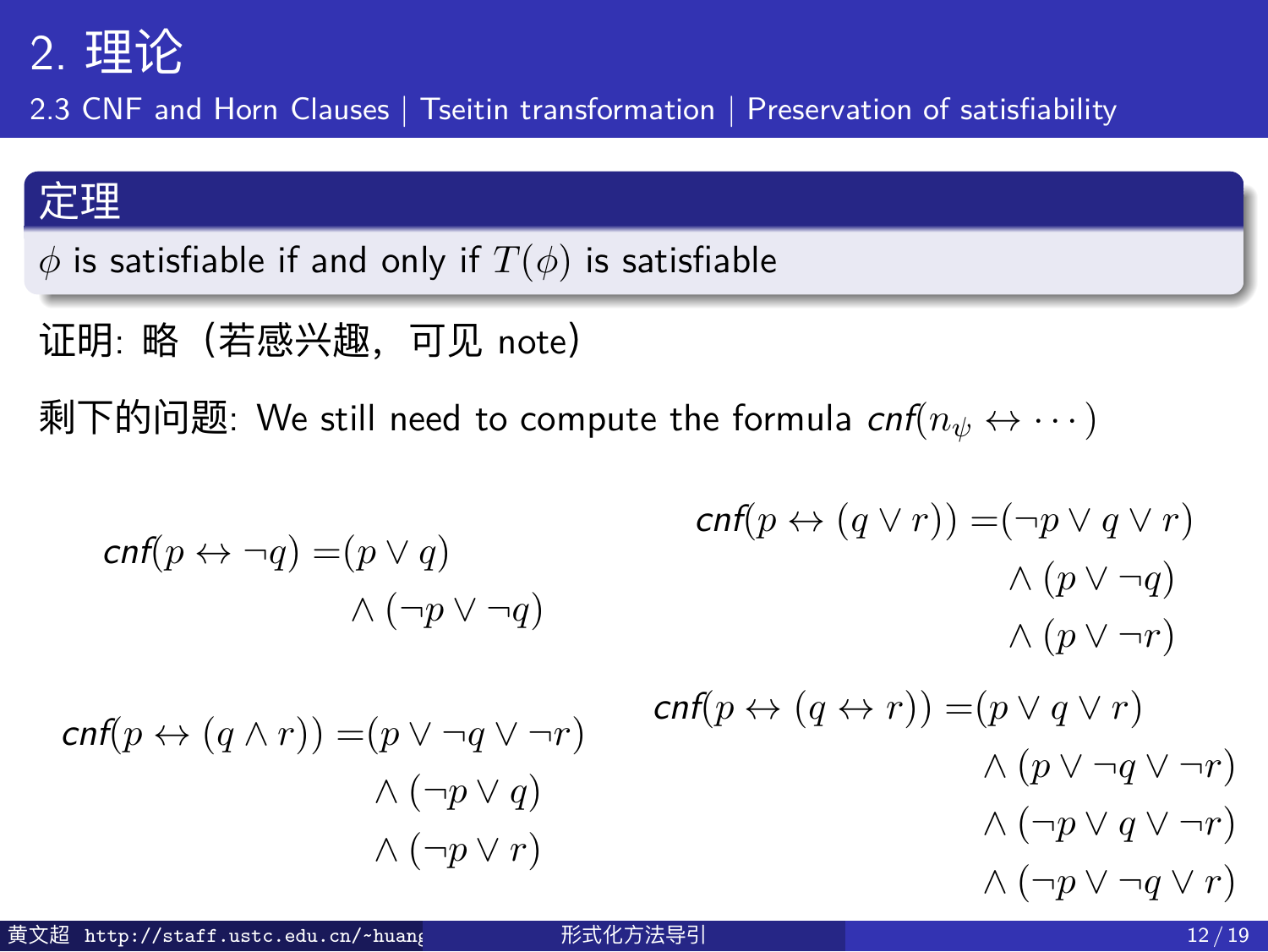# $\begin{array}{lllllllll} \textbf{1}_{\{1\leq j\leq k\}\cup\{k\}}\textbf{1}_{\{j\leq j\leq k\}\cup\{k\}}\textbf{1}_{\{j\leq j\leq k\}\cup\{k\}}\textbf{1}_{\{j\leq j\leq k\}\cup\{k\}}\textbf{1}_{\{j\leq j\leq k\}\cup\{k\}}\textbf{1}_{\{j\leq j\leq k\}\cup\{k\}}\textbf{1}_{\{j\leq j\leq k\}\cup\{k\}}\textbf{1}_{\{j\leq j\leq k\}\cup\{k\}}\textbf{1}_{\{j$ 2. 理论

| 2. 理论<br>2.3 CNF and Horn Clauses   Turitin transformation   Preservation of satisfiability                                         |                                                                                                                                                                                      |
|-------------------------------------------------------------------------------------------------------------------------------------|--------------------------------------------------------------------------------------------------------------------------------------------------------------------------------------|
| 定理<br>$\phi$ is satisfiable if and only if $T(\phi)$ is satisfiable                                                                 |                                                                                                                                                                                      |
| 证明: 略 (若感兴趣, 可见 note)                                                                                                               |                                                                                                                                                                                      |
| 剩下的问题: We still need to compute the formula cnf(no ↔  )                                                                             |                                                                                                                                                                                      |
| $cnf_0 \leftrightarrow \neg o) = (p \vee o)$<br>$\wedge$ ( $\neg p \vee \neg q$ )                                                   | $cnf \circ \leftrightarrow (a \vee r)) = (\neg a \vee a \vee r)$<br>$\wedge$ (p $\vee \neg$ e)<br>$\wedge$ (p $\vee \neg r$ )                                                        |
| $cnf(p \leftrightarrow (q \land r)) = (p \lor \neg q \lor \neg r)$<br>$\wedge$ ( $\neg$ o $\vee$ o)<br>$\wedge$ ( $\neg p \vee r$ ) | $cnf p \leftrightarrow (a \leftrightarrow r)) = (p \vee a \vee r)$<br>$\wedge$ (p $\vee \neg$ e $\vee \neg$ r)<br>$\wedge$ ( $\neg p \vee q \vee \neg r$ )<br>$\wedge$ (-w V -e V r) |

证:(1) let *ϕ* is satisfiable, then it admits a satisfying assignment. Extend this to  $n_{\psi}$  for subformula  $\psi$ :  $n_{\psi}$  gets the value of the subformula *ψ*

Then by construction this yields a satisfying assignment for *T*(*ϕ*):

- *n<sup>ϕ</sup>* yields true
- $q \leftrightarrow \neg n_{\psi}$  yields true for subformula  $\neg \psi$  with name  $q$ , so does *cnf*( $q \leftrightarrow \neg n_{\psi}$ )
- $q \leftrightarrow (n_{\psi_1} \diamond n_{\psi_2})$  yields true for subformula  $\psi_1 \diamond \psi_2$  having name  $q$ ,  $\mathsf{for} \diamond \in \{\vee, \wedge, \rightarrow, \leftrightarrow\}$ , so does  $\mathsf{cnf}(q \leftrightarrow (n_{\psi_1} \diamond n_{\psi_2}))$

So satisfiability of *ϕ* implies satisfiability of *T*(*ϕ*)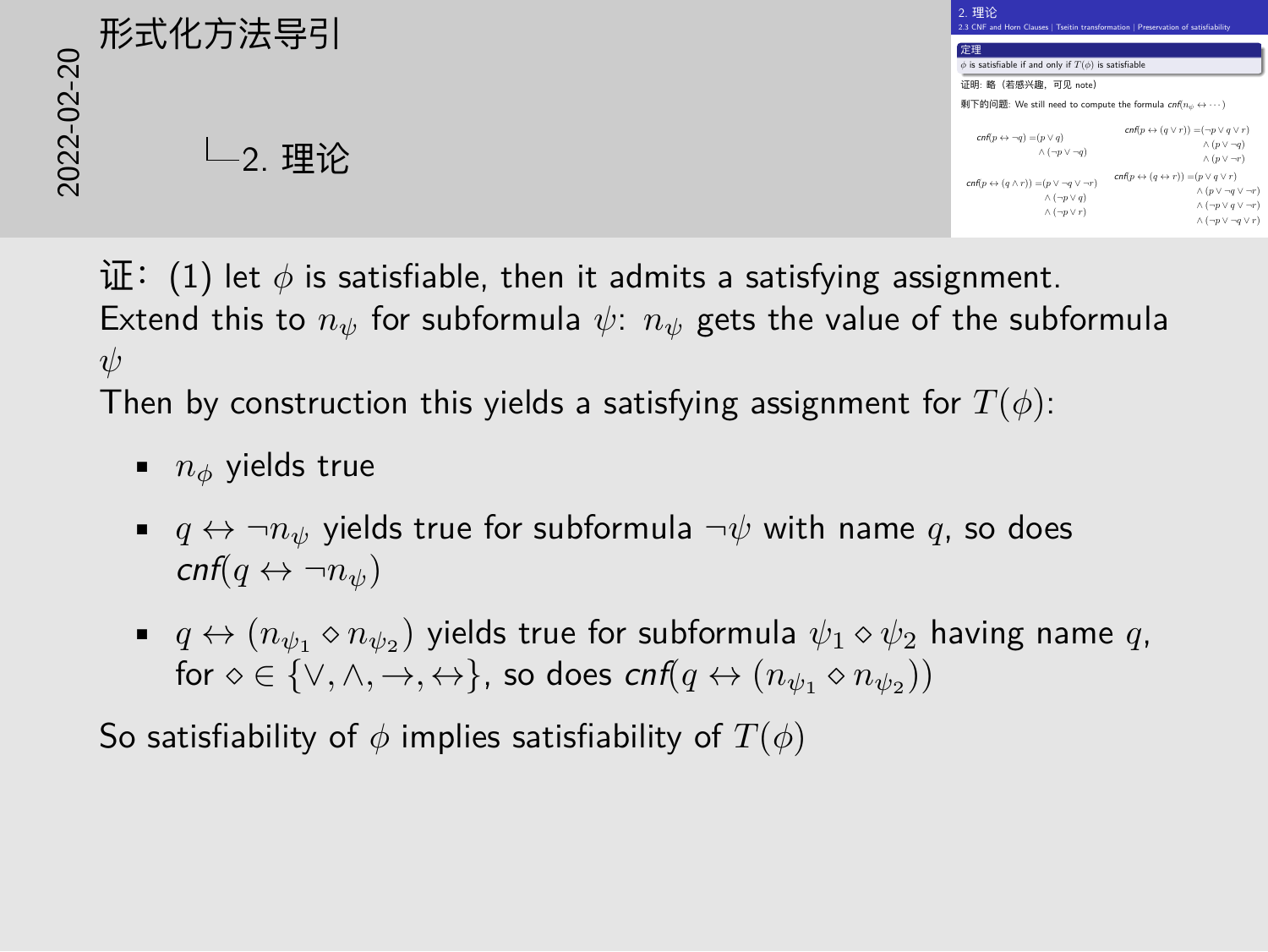|          | 形式化方法导引 | 2. 理论<br>2.3 CNF and Horn Clauses   Traitin transformation   Preservation of satisfiability                              |                                                                                                                                                                                            |
|----------|---------|--------------------------------------------------------------------------------------------------------------------------|--------------------------------------------------------------------------------------------------------------------------------------------------------------------------------------------|
| $\Omega$ |         | 定理<br>$\phi$ is satisfiable if and only if $T(\phi)$ is satisfiable                                                      |                                                                                                                                                                                            |
| $\Omega$ |         | 证明:略 (若感兴趣,可见 note)<br>剩下的问题: We still need to compute the formula cnf(no <> · · · · )                                   |                                                                                                                                                                                            |
| 022      | 理论      | $cnf(p \leftrightarrow \neg q) = (p \vee q)$<br>$\wedge (\neg p \vee \neg q)$                                            | $\mathit{conf}(p \leftrightarrow (q \vee r)) = (\neg p \vee q \vee r)$<br>$\wedge (p \vee \neg q)$<br>$\wedge (p \vee \neg r)$                                                             |
| $\sim$   |         | $cnf(p \leftrightarrow (q \land r)) = (p \lor \neg q \lor \neg r)$<br>$\wedge (\neg p \vee q)$<br>$\wedge(\neg p\vee r)$ | $cnf(p \leftrightarrow (q \leftrightarrow r)) = (p \vee q \vee r)$<br>$\wedge (p \vee \neg q \vee \neg r)$<br>$\wedge (\neg p \vee q \vee \neg r)$<br>$\wedge (\neg p \vee \neg q \vee r)$ |

(2) Conversely, assume  $T(\phi)$  is satisfiable = admits a satisfying assignment

Apply this same satisfying assignment to the original formula *ϕ*

Since  $q \leftrightarrow (n_{\psi_1} \diamond n_{\psi_2})$  yields true for every subformula  $\psi_1 \diamond \psi_2$  having name  $q$  (and similar for  $\neg n_\psi$ ), we obtain that every subformula  $\psi$  of  $\phi$ gets the value of *n<sup>ψ</sup>*

Since  $n_{\phi}$  yields true (as part of  $T(\phi)$ ), we obtain that the original formula *ϕ* yields true, so *ϕ* is satisfiable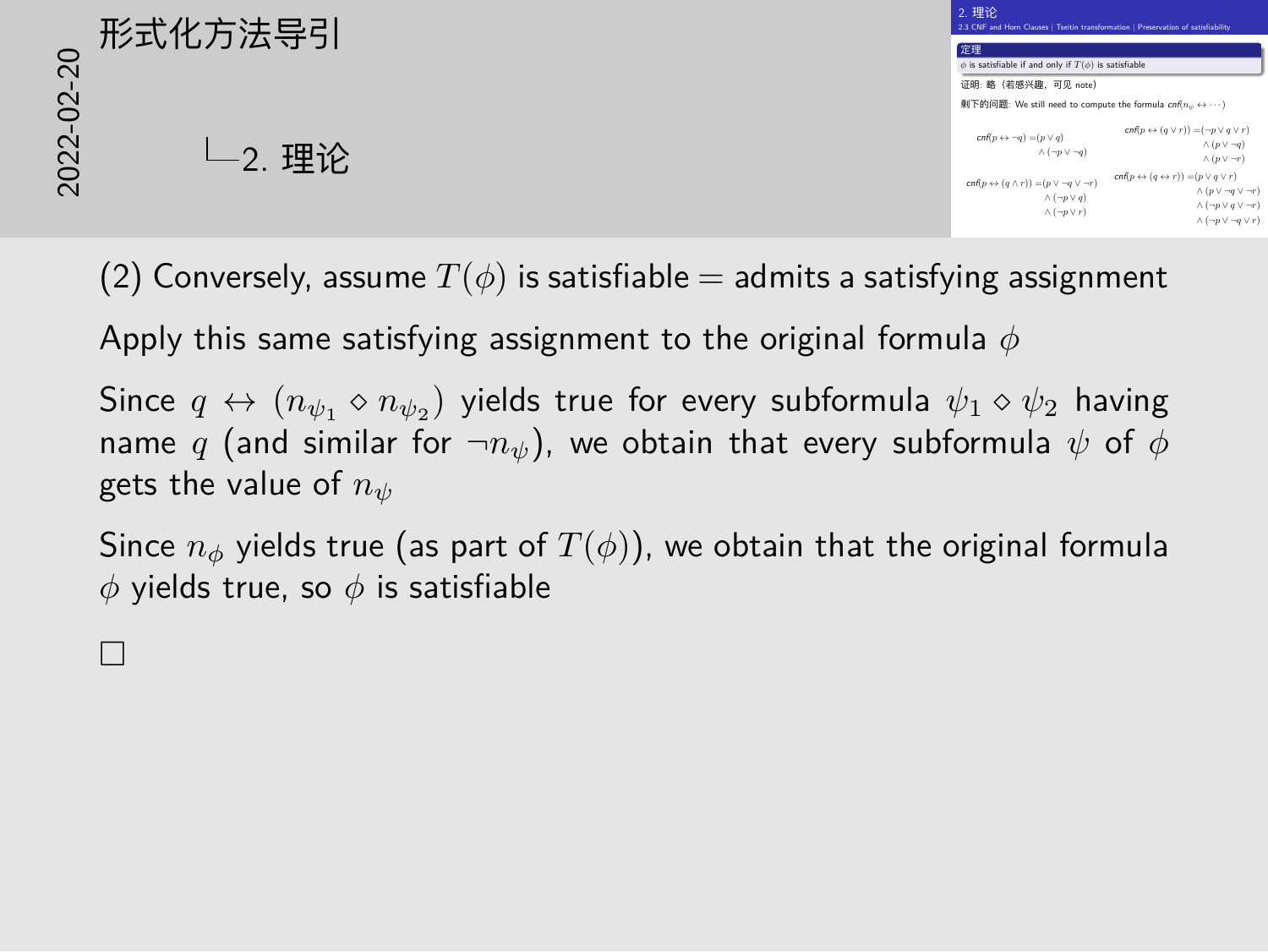2.3 CNF and Horn Clauses | Tseitin transformation | Preservation of satisfiability

#### Concluding

- For every propositional formula *ϕ* its Tseitin transformation *T*(*ϕ*) is easily computed
- Size of  $T(\phi)$  is linear in size of  $\phi$
- Preserves satisfiability
- Not only CNF, even *3-CNF*
- Used in current SAT solvers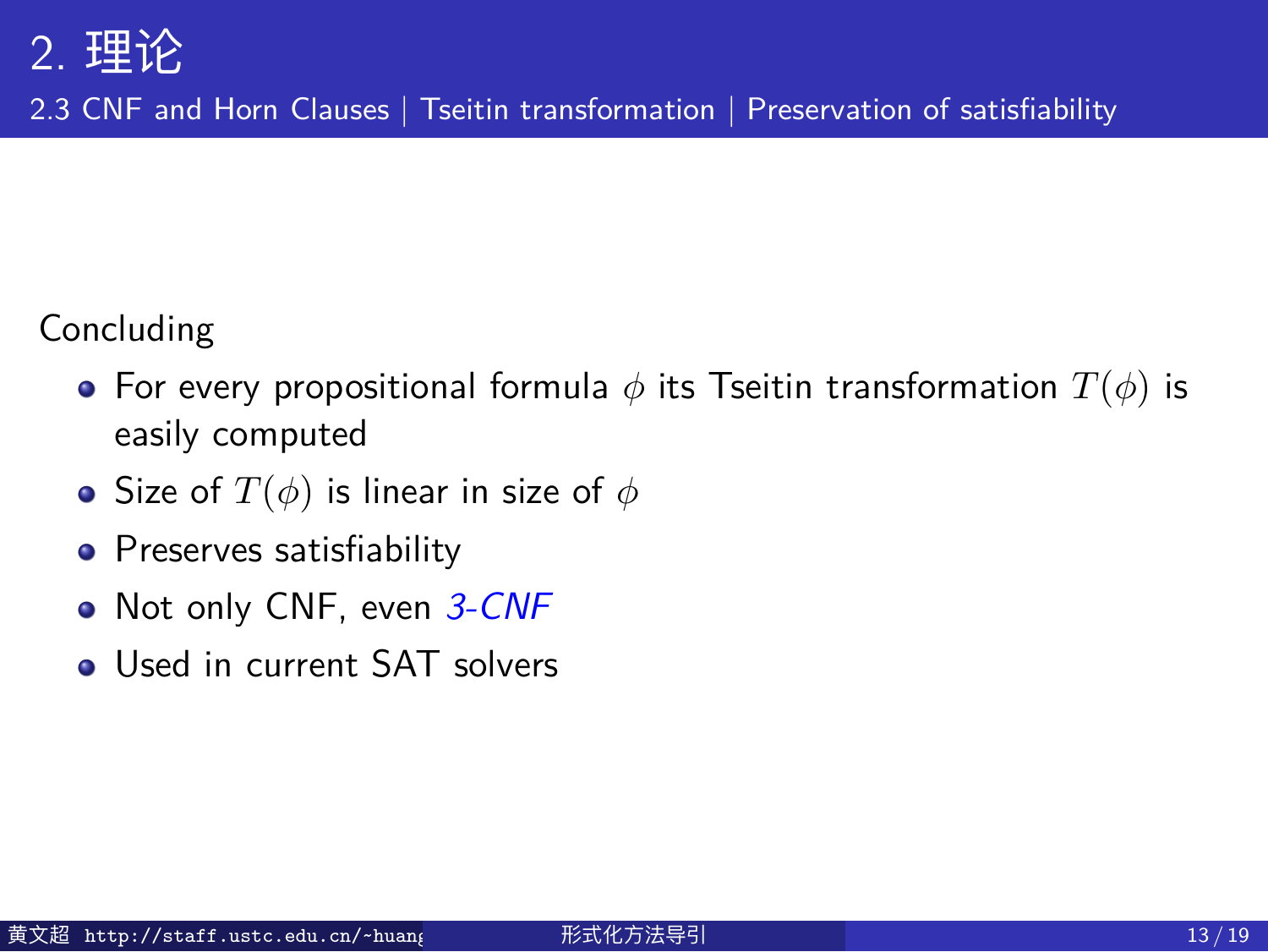# 2. 理论 2.3 CNF and Horn Clauses | 本节内容

# 回顾本节内容:

How to transform a propositional formula to CNF?

- *challenge*:
	- show how it is possible
	- why a naive solution may blow up
- *Tseitin transformation*
	- linear in the size of the formula
	- used in current SAT solvers

问题: How to solve SAT based on *Horn clauses* instead of CNF?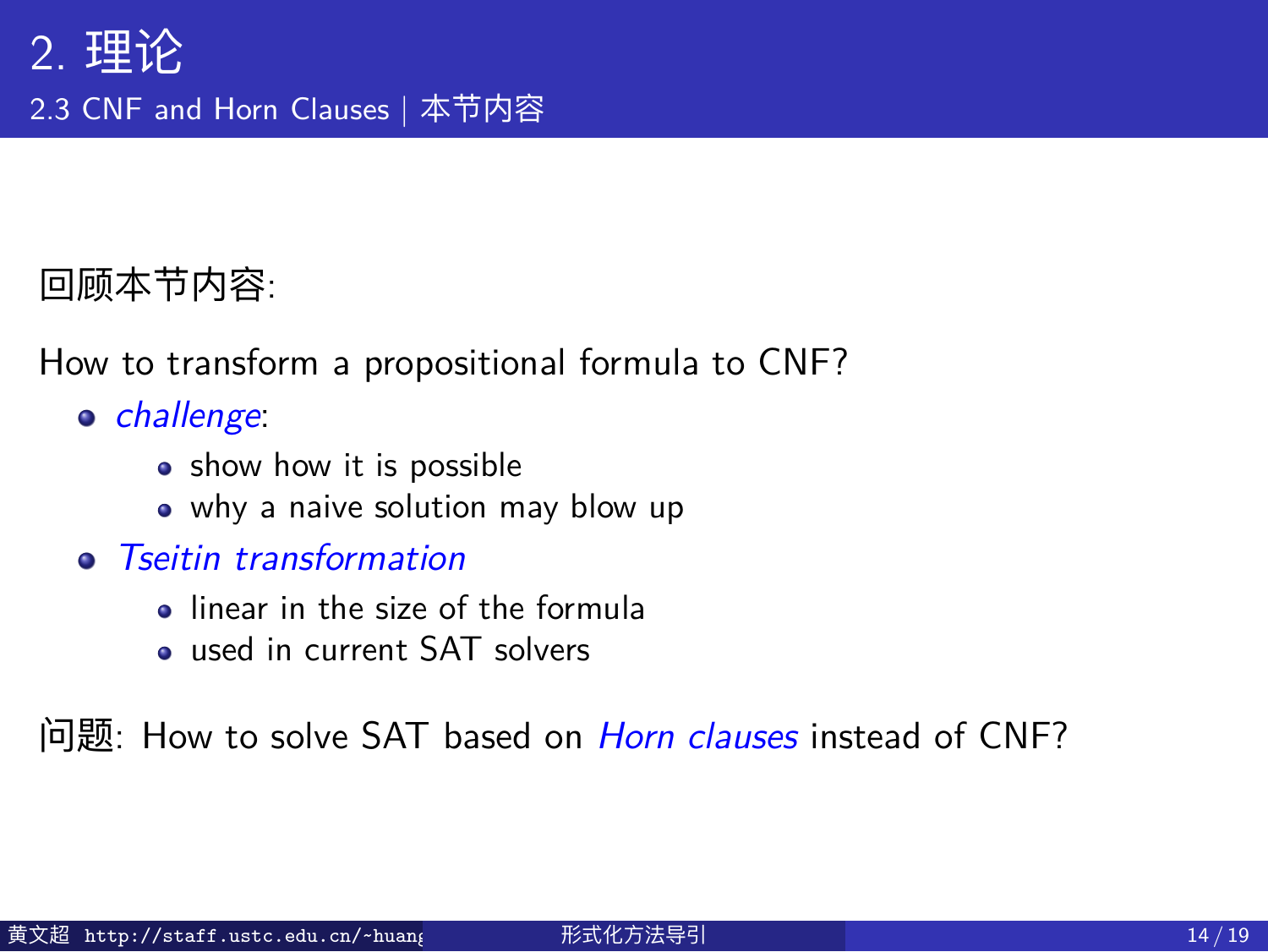2.3 CNF and Horn Clauses | Horn clauses

#### 定义: Horn clause

A *Horn formula* is a formula *ϕ* propositional logic if it can be generated as instance of *H* in this grammar:

$$
P ::= = \bot | \top | p
$$
  
\n
$$
A ::= = P | P \land A
$$
  
\n
$$
C ::= = A \rightarrow P
$$
  
\n
$$
H ::= = C | C \land H
$$

We call each instance of *C* a *Horn clause*.

Recall that the logical constants:

- *⊥* denotes an unsatisfiable formula
- *⊤* denotes a tautology
- 例: Examples of *Horn formulas*:

$$
\text{f(x)} \quad (p \land q \land s \to p) \land (q \land r \to p) \land (p \land s \to s)
$$
\n
$$
\text{f(x)} \quad \text{f(x)} \quad (p \land s \to s) \quad \text{f(x)} \quad (p \land s \to s) \quad \text{f(x)} \quad (p \land s \to s) \quad \text{f(x)} \quad (p \land s \to s) \quad \text{f(x)} \quad (p \land s \to s) \quad \text{f(x)} \quad (p \land s \to s) \quad \text{f(x)} \quad (p \land s \to s) \quad \text{f(x)} \quad (p \land s \to s) \quad \text{f(x)} \quad (p \land s \to s) \quad \text{f(x)} \quad (p \land s \to s) \quad \text{f(x)} \quad (p \land s \to s) \quad \text{f(x)} \quad (p \land s \to s) \quad \text{f(x)} \quad (p \land s \to s) \quad \text{f(x)} \quad (p \land s \to s) \quad \text{f(x)} \quad (p \land s \to s) \quad \text{f(x)} \quad (p \land s \to s) \quad \text{f(x)} \quad (p \land s \to s) \quad \text{f(x)} \quad (p \land s \to s) \quad \text{f(x)} \quad (p \land s \to s) \quad \text{f(x)} \quad (p \land s \to s) \quad \text{f(x)} \quad (p \land s \to s) \quad \text{f(x)} \quad (p \land s \to s) \quad \text{f(x)} \quad (p \land s \to s) \quad \text{f(x)} \quad (p \land s \to s) \quad \text{f(x)} \quad (p \land s \to s) \quad \text{f(x)} \quad (p \land s \to s) \quad \text{f(x)} \quad (p \land s \to s) \quad \text{f(x)} \quad (p \land s \to s) \quad \text{f(x)} \quad (p \land s \to s) \quad \text{f(x)} \quad (p \land s \to s) \quad \text{f(x)} \quad (p \land s \to s) \quad \text{f(x)} \quad (p \land s \to s) \quad \text{f(x)} \quad (p \land s \to s) \quad \text{f(x)} \quad (p \land s \to s) \quad \text{f(x)} \quad (p \land s \to s) \quad \text{f(x)} \quad \text{f(x)} \quad (p \land s \to s) \quad \text{f(x)} \quad \text
$$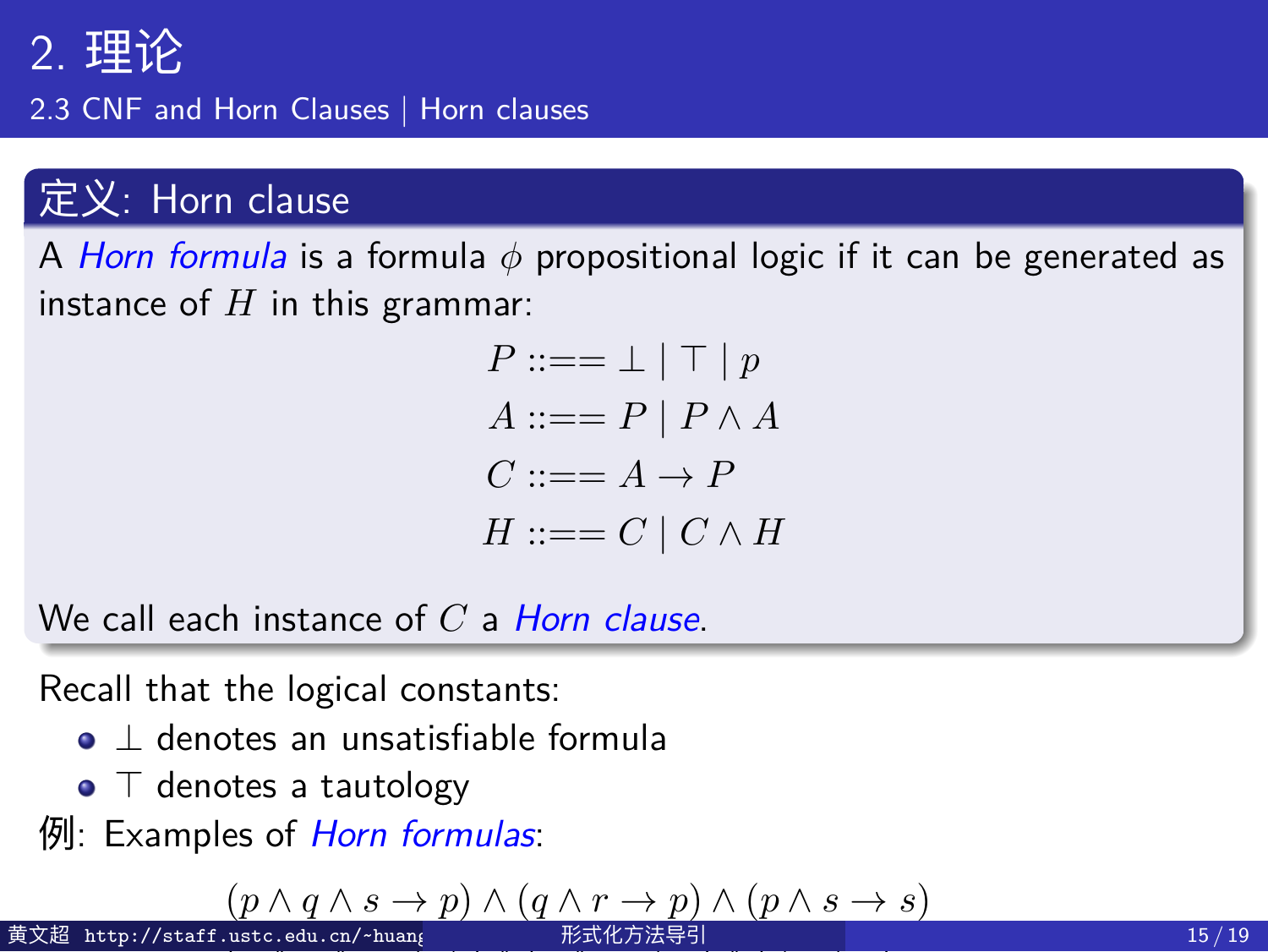2.3 CNF and Horn Clauses | Horn clauses

# 算法: HORN(*ϕ*)

| begin function                                                                                             |
|------------------------------------------------------------------------------------------------------------|
| mark all occurrences of $\top$ in $\phi$ ;                                                                 |
| while there is a conjunct $P_1 \wedge P_2 \wedge \cdots \wedge P_{k_i} \rightarrow P'$ of $\phi$ such that |
| all $P_i$ are marked but $P'$ isn't                                                                        |
| <b>do</b> mark $P'$                                                                                        |
| end while                                                                                                  |
| <b>if</b> $\perp$ is marked                                                                                |
| then return 'unsatisfiable'                                                                                |
| else return 'satisfiable'                                                                                  |
| end function                                                                                               |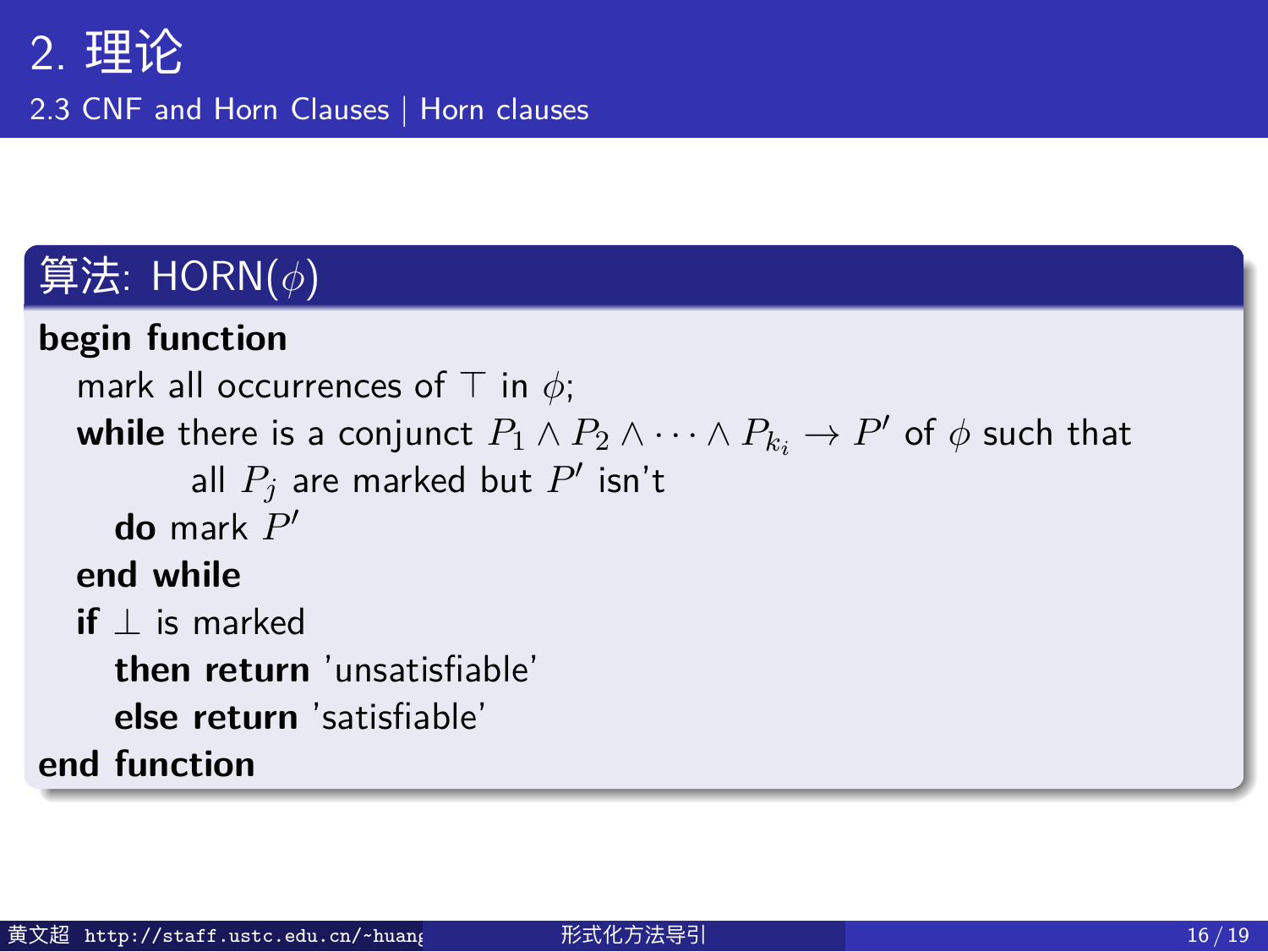2.3 CNF and Horn Clauses | Horn clauses

# 例 1: Horn (*ϕ*)

 $\phi = (p \land q \land w \to \bot) \land (t \to \bot) \land (r \to p) \land (\top \to r) \land (\top \to q) \land (u \to \bot)$ *s*) *∧* (*⊤ → u*)

Marked: *⊤ r q u p s* return 'satisfiable'

#### 例 2: Horn (*ϕ*)

*ϕ* = (*p ∧ q ∧ w → ⊥*) *∧* (*t → ⊥*) *∧* (*r → p*) *∧* (*⊤ → r*) *∧* (*⊤ → q*) *∧* (*r ∧ u → w*) *∧* (*u → s*) *∧* (*⊤ → u*)

Marked: *⊤ r q u p w ⊥* return 'unsatisfiable'

例 3: Horn (*ϕ*)

 $\phi = (p \land q \land s \rightarrow p) \land (q \land r \rightarrow p) \land (p \land s \rightarrow s)$ 

Marked: None... return 'satisfiable'

黄文超 http://staff.ustc.edu.cn/~huang 形式化方法导引 17 / 19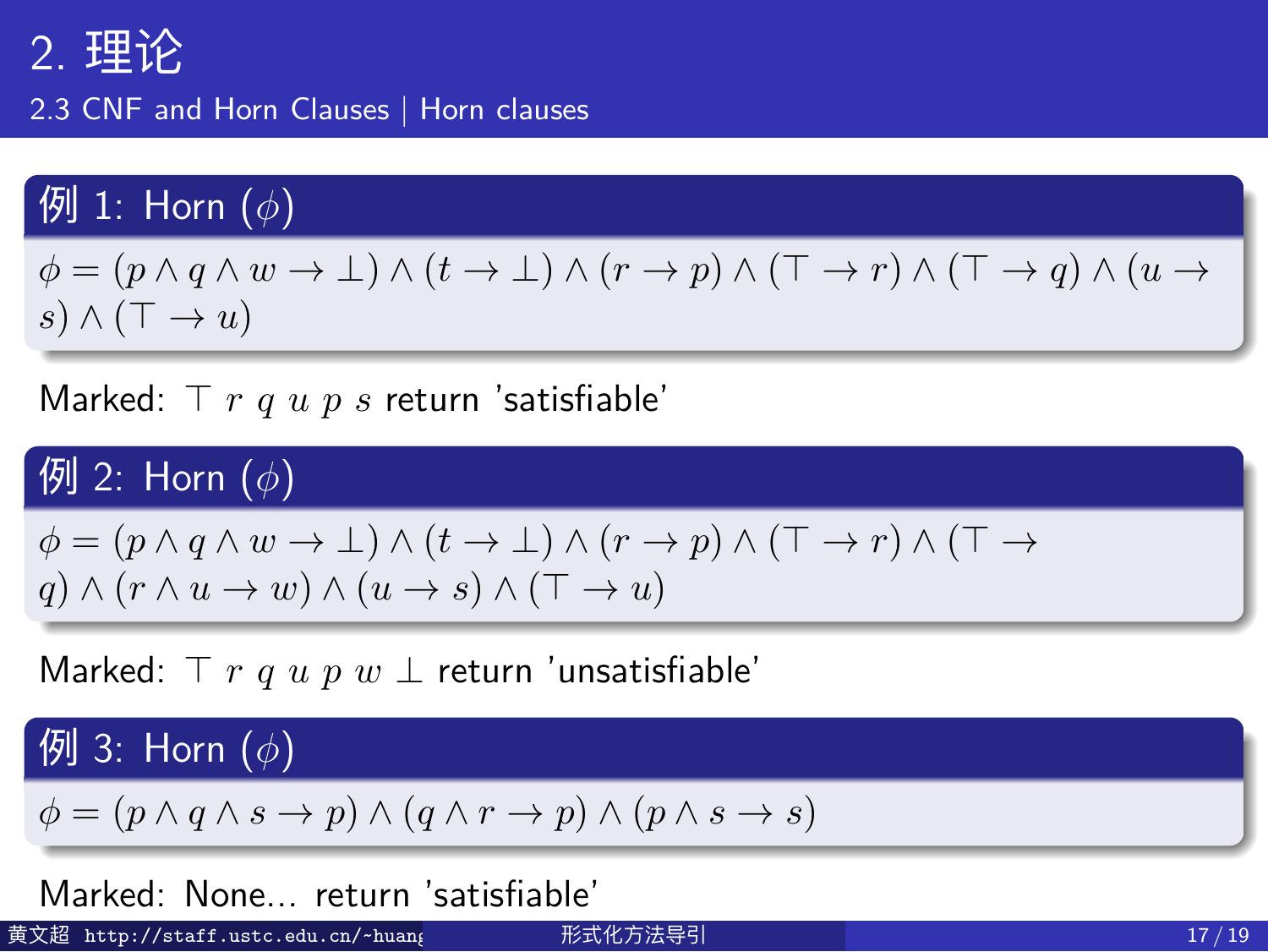# 2. 理论 2.3 CNF and Horn Clauses | Horn clauses

Concluding

- There are practically important subclasses, e.g., *Horn formulas*, which have much more *efficient ways* of deciding their satisfiability
- *Horn clauses* have been applied to many classical formal verifiers, e.g., the protocol verifier ProVerif.
- How to transform propositional formulas to Horn formulas?